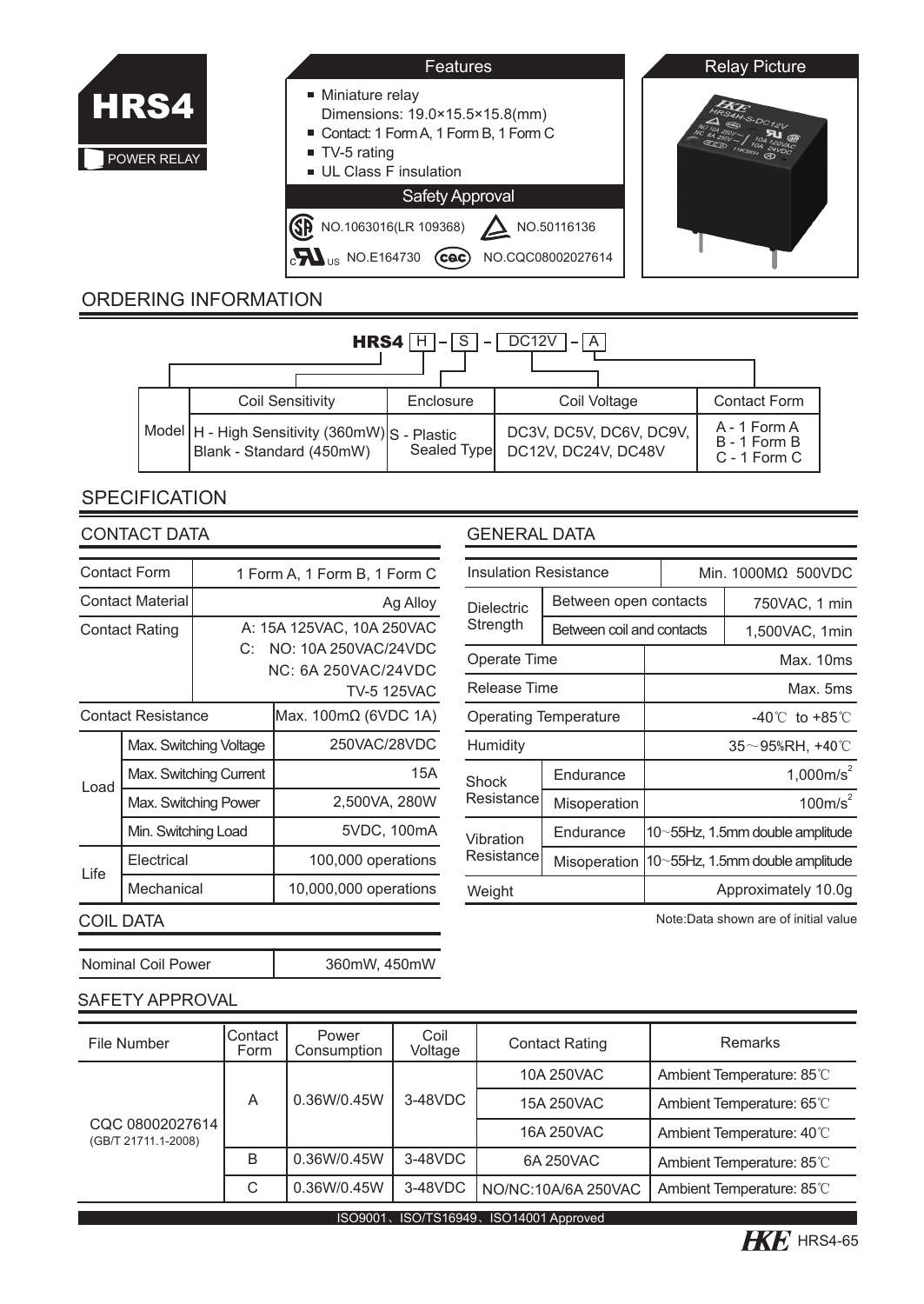

### SAFETY APPROVAL

| File Number                                    | Contact<br>Form | Power<br>Consumption | Coil<br>Voltage       | <b>Contact Rating</b>                | Remarks                                                 |  |
|------------------------------------------------|-----------------|----------------------|-----------------------|--------------------------------------|---------------------------------------------------------|--|
| TUV 50116136                                   |                 |                      |                       | NO/NC: 10A/6A 250VAC                 | Ambient Temperature: 105°C                              |  |
| TUV50116136<br>(EN 60730-1)                    | A/B/C           | 0.36W/0.45W          | 3-48VDC               | NO:10A(2)A 250VAC<br>NC:6(1)A 250VAC | Ambient Temperature: 105°C                              |  |
| TUV 50116136-005                               | A               | 0.36W                | 3-48VDC<br>15A 250VAC |                                      | Ambient Temperature: 65°C                               |  |
|                                                | A               | 0.36W/0.45W          | 3-48VDC               | 15A 125VAC                           | <b>Class F Insulation</b><br>Ambient Temperature: 65°C  |  |
|                                                |                 | 0.36W                | 3-48VDC               | 16A 125VAC                           | Class F Insulation<br>Ambient Temperature: 105°C        |  |
|                                                | C<br>A/C        | 0.36W/0.45W          | $3-48VDC$             | 10A 120VAC/28VDC                     | Class F Insulation<br>Ambient Temperature: 105°C        |  |
| UL E164730                                     |                 |                      |                       | 10A 277VAC                           | <b>Class F Insulation</b><br>Ambient Temperature: 105°C |  |
|                                                |                 |                      |                       | <b>TV-5 125VAC</b>                   | Class F Insulation<br>Ambient Temperature: 105°C        |  |
|                                                |                 |                      |                       | 10A 250VAC                           | Ambient Temperature: 105°C                              |  |
|                                                |                 | 0.36W/0.45W          | 3-48VDC               | 1/2HP 120VAC                         | <b>NLDX Category</b>                                    |  |
|                                                |                 |                      |                       | 1/2HP 240VAC                         | (N.O.Contact side)                                      |  |
| CSA 1063016<br>(LR 109368)                     | A/C             | 0.36W/0.45W          | 3-48VDC               | 10A 120VAC/24VDC                     |                                                         |  |
| Explosion-proof<br>Certificate<br>CNEx16.3131U | A               | 0.36W                | 12VDC                 | 10A 250VAC                           | Mark:<br>Ex nC<br>IIC<br>Gc                             |  |

Specifications subject to change without notice

COIL DATA Ambient Temperature: 23℃

| Model                                 | Nominal Voltage<br><b>VDC</b> | Coil Resistance<br>$Q+/-10%$ | Operate Voltage<br>$\leq$ VDC | Release Voltage<br>2VDC | Coil Power<br>mW |  |  |  |
|---------------------------------------|-------------------------------|------------------------------|-------------------------------|-------------------------|------------------|--|--|--|
| HRS4-S-DC3V                           | 3                             | 20                           | 2.1                           | 0.3                     |                  |  |  |  |
| HRS4-S-DC5V                           | 5                             | 55                           | 3.5                           | 0.5                     |                  |  |  |  |
| HRS4-S-DC6V                           | 6                             | 80                           | 4.2                           | 0.6                     |                  |  |  |  |
| HRS4-S-DC9V                           | 9                             | 180                          | 6.3                           | 0.9                     | 450              |  |  |  |
| HRS4-S-DC12V                          | 12                            | 320                          | 8.4                           | 1.2                     |                  |  |  |  |
| HRS4-S-DC24V                          | 24                            | 1280                         | 16.8                          | 2.4                     |                  |  |  |  |
| HRS4-S-DC48V                          | 48                            | 5120                         | 33.6                          | 4.8                     |                  |  |  |  |
| HRS4H-S-DC3V                          | 3                             | 25                           | 2.1                           | 0.3                     |                  |  |  |  |
| HRS4H-S-DC5V                          | 5                             | 70                           | 3.5                           | 0.5                     |                  |  |  |  |
| HRS4H-S-DC6V                          | 6                             | 100                          | 4.2                           | 0.6                     |                  |  |  |  |
| HRS4H-S-DC9V                          | 9                             | 225                          | 6.3                           | 0.9                     | 360              |  |  |  |
| HRS4H-S-DC12V                         | 12                            | 400                          | 8.4                           | 1.2                     |                  |  |  |  |
| HRS4H-S-DC24V                         | 24                            | 1600                         | 16.8                          | 2.4                     |                  |  |  |  |
| HRS4H-S-DC48V                         | 48                            | 6400                         | 33.6                          | 4.8                     |                  |  |  |  |
| ISO9001、ISO/TS16949、ISO14001 Approved |                               |                              |                               |                         |                  |  |  |  |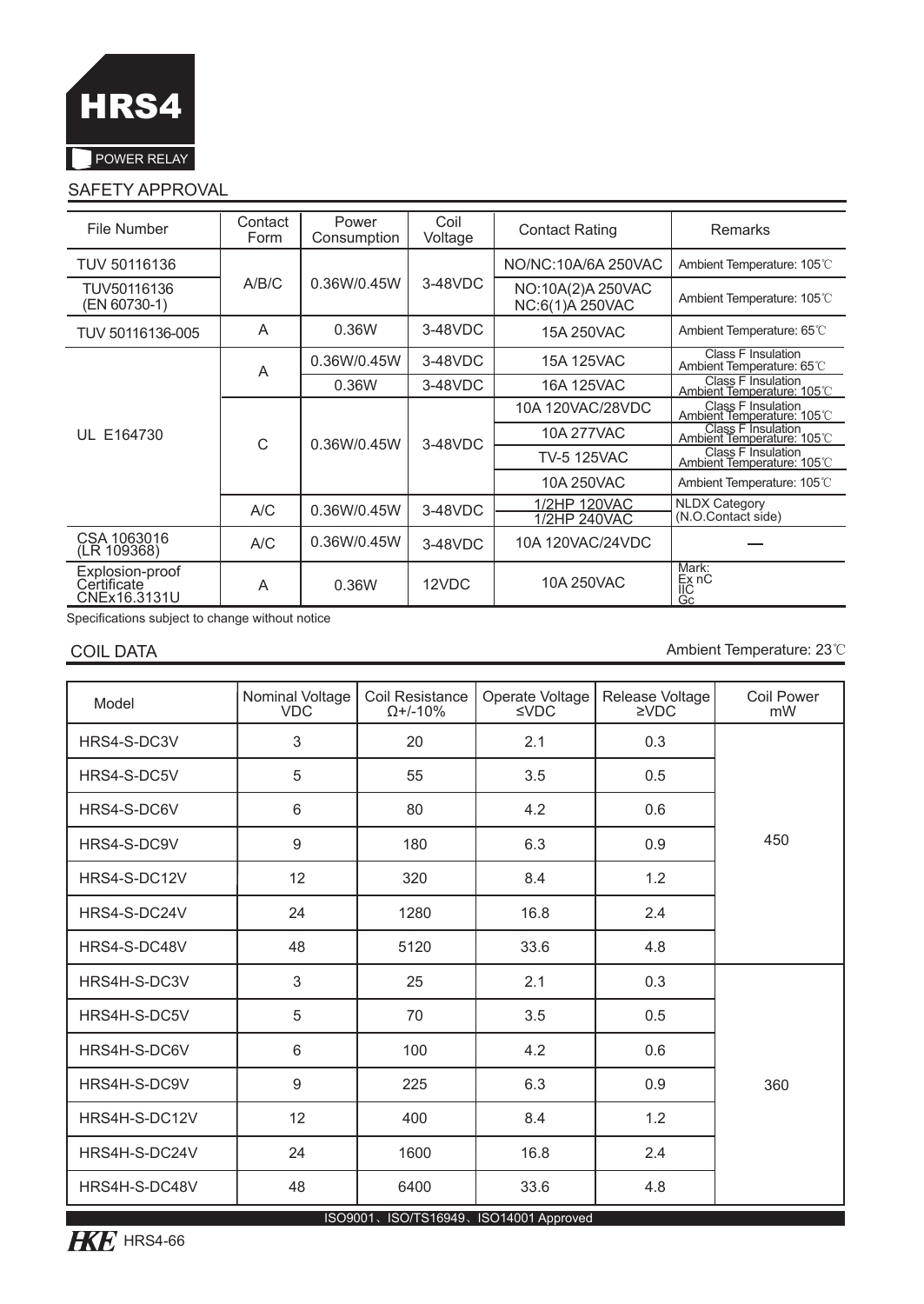

## OUTLINE, WIRING DIAGRAM, MOUNTING HOLE LAYOUT (UNIT: mm)



 $H\!\!K\!E$  HRS4-67